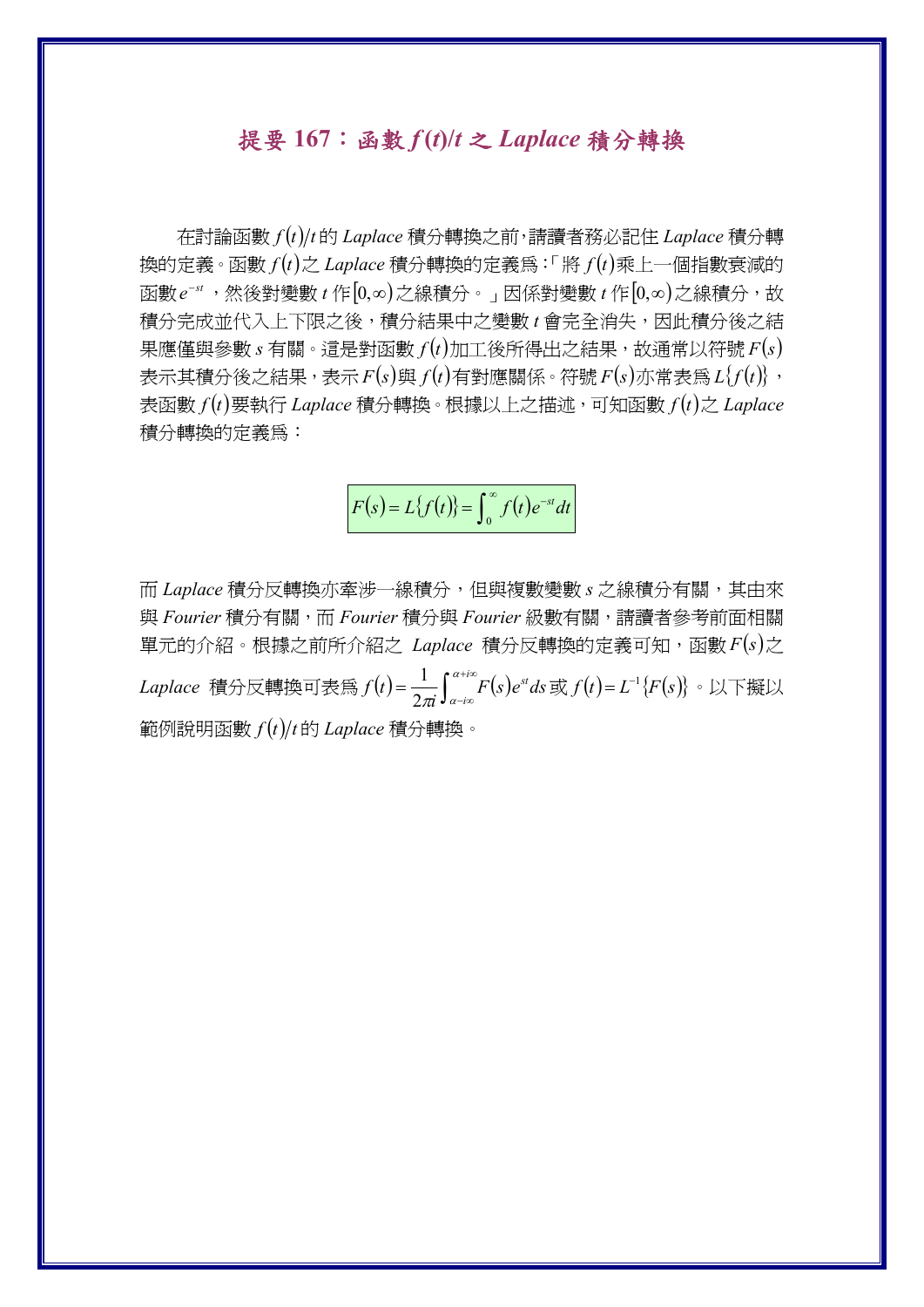範例一

 $\frac{1}{\sqrt{t}}$ 說明函數 $f(t)/t$ 的 Laplace 積分轉換之過程與結果。

解答:

由定義知函數  $f(t)$ 之 Laplace 積分轉換可表為  $F(s)$ =  $\int_0^\infty f(t)e^{-st}dt$  ,因此,函 數 *f t t* 的 *Laplace* 積分轉換可表為:

$$
L\{f(t)/t\} = \int_0^\infty [f(t)/t]e^{-st}dt
$$

$$
= \int_0^\infty f(t)[e^{-st}/t]dt
$$

其中 $e^{-st}/t = \int_s^\infty e^{-\tilde{s}t} d\tilde{s}$  ,故:

$$
L\{f(t)/t\} = \int_0^{\infty} f(t)[e^{-st}/t] dt
$$
  
\n
$$
= \int_0^{\infty} f(t)[\int_s^{\infty} e^{-\tilde{s}t} d\tilde{s}] dt
$$
  
\n
$$
= \int_0^{\infty} \left[ f(t) \int_s^{\infty} e^{-\tilde{s}t} d\tilde{s} \right] dt
$$
  
\n
$$
= \int_0^{\infty} \left[ \int_s^{\infty} f(t) e^{-\tilde{s}t} d\tilde{s} \right] dt
$$
  
\n
$$
= \int_0^{\infty} \int_s^{\infty} f(t) e^{-\tilde{s}t} d\tilde{s} dt
$$
  
\n
$$
= \int_s^{\infty} \int_0^{\infty} f(t) e^{-\tilde{s}t} dt d\tilde{s}
$$
  
\n
$$
= \int_s^{\infty} \left[ \int_0^{\infty} f(t) e^{-\tilde{s}t} dt \right] d\tilde{s}
$$

上式中之 $\int_0^\infty f(t)e^{-t}$ 0 ~ *f t e dt st* 即為函數 *f t*作 *Laplace* 積分轉換之涵意,故:

$$
\int_0^\infty f(t)e^{-\widetilde{s}t}dt = F(\widetilde{s})
$$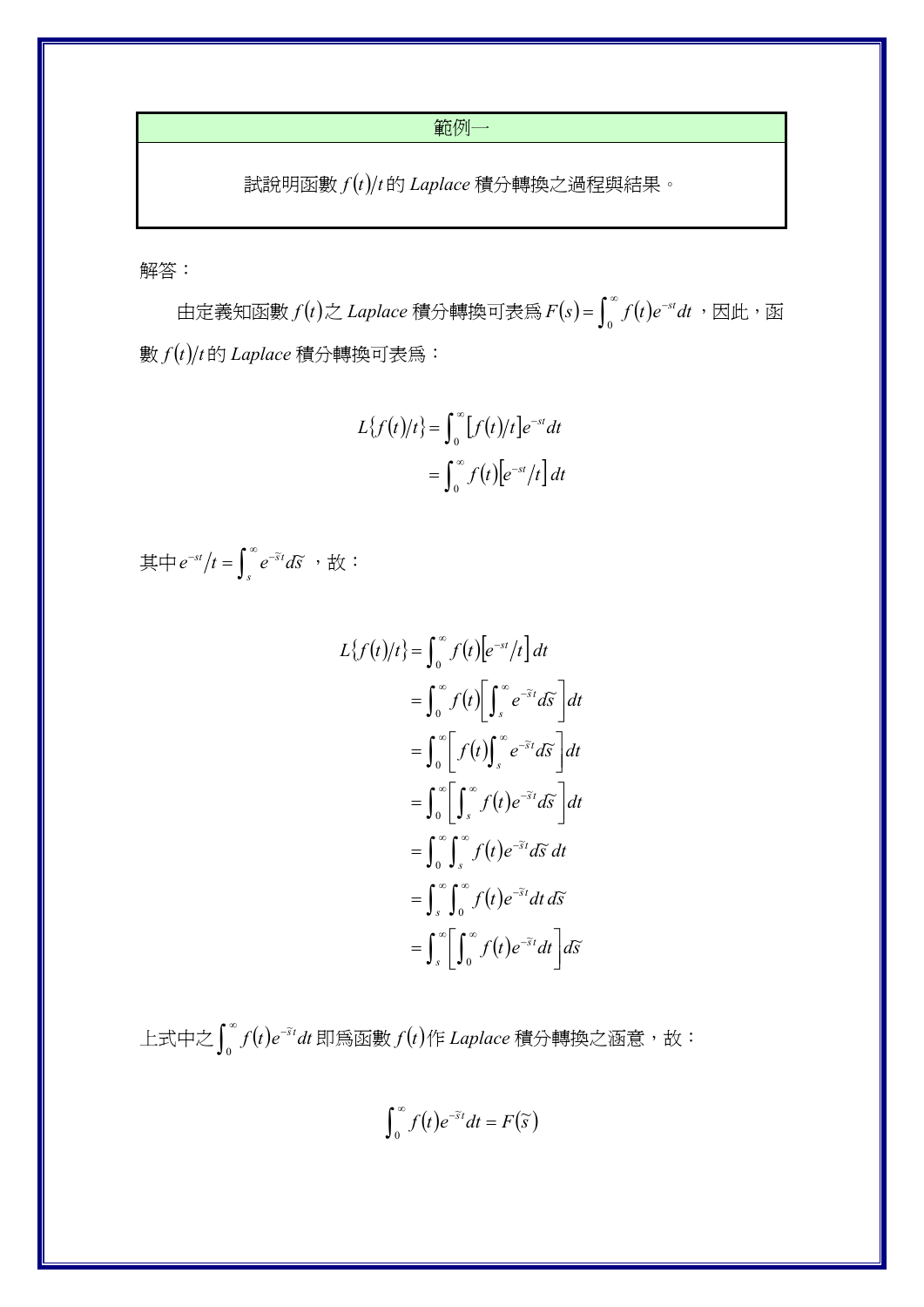因此, *f t t* 的 *Laplace* 積分轉換可化簡為:

$$
L\{f(t)/t\} = \int_{s}^{\infty} F(\widetilde{s}) d\widetilde{s}
$$

這個關係式作者沒有意思要讓讀者背下來,但若是讀者不覺得麻煩,也背得 下來的話,最好還是背下來。一般而言,與上式相關的考題非常稀少。摘要(一) 是應背下來的 17個 Laplace 轉換關係式,摘要(二)則不勉強讀者一定要背下來, 目前已列出以下四個關係式:  $L{f(t)} = -F'(s) - L{f(t')} = -F(s) - sF'(s)$  $L\{tf''(t)\} = -2sF(s) - s^2F'(s) + f(0) \cdot L\{f(t)/t\} = \int_s^\infty F(\tilde{s})d\tilde{s}$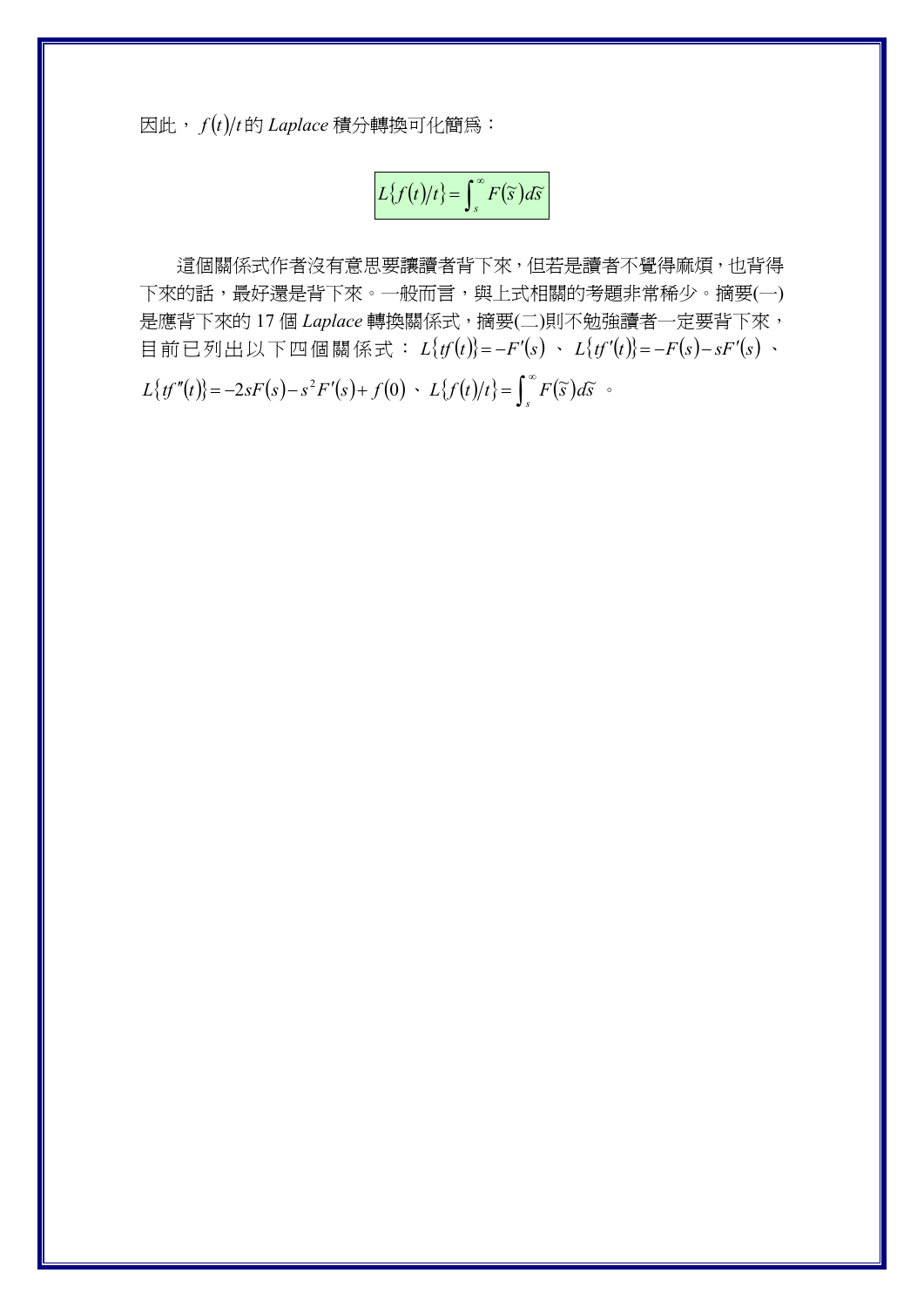範例二

$$
\exists \vec{x} \ddot{x} : L \left\{ \frac{\sin t}{t} \right\} \cdot
$$

解答:

$$
\text{BMS} \equiv \text{SMS} \left\{ f(t)/t \right\} = \int_{s}^{\infty} F(\tilde{s}) d\tilde{s} \quad \text{FMS} \quad f(t) = \sin t
$$

$$
L\left\{\frac{\sin t}{t}\right\} = \int_{s}^{\infty} L\left\{\sin t\right\}_{s \nleftrightarrow \infty} d\tilde{s}
$$
  
\n
$$
\Rightarrow L\left\{\frac{\sin t}{t}\right\} = \int_{s}^{\infty} \left\{\frac{1}{s^{2} + 1}\right\}_{s \nleftrightarrow \infty} d\tilde{s}
$$
  
\n
$$
\Rightarrow L\left\{\frac{\sin t}{t}\right\} = \int_{s}^{\infty} \frac{1}{\tilde{s}^{2} + 1} d\tilde{s}
$$
  
\n
$$
\Rightarrow L\left\{\frac{\sin t}{t}\right\} = \tan^{-1} \tilde{s}\Big|_{s}^{\infty}
$$
  
\n
$$
\Rightarrow L\left\{\frac{\sin t}{t}\right\} = \tan^{-1} \infty - \tan^{-1} s
$$
  
\n
$$
\Rightarrow L\left\{\frac{\sin t}{t}\right\} = \frac{\pi}{2} - \tan^{-1} s
$$

$$
\text{即\textcircled{H}}\left\{\mathbb{E}\left\{\frac{\sin t}{t}\right\}=\frac{\pi}{2}-\tan^{-1}s\right\}.
$$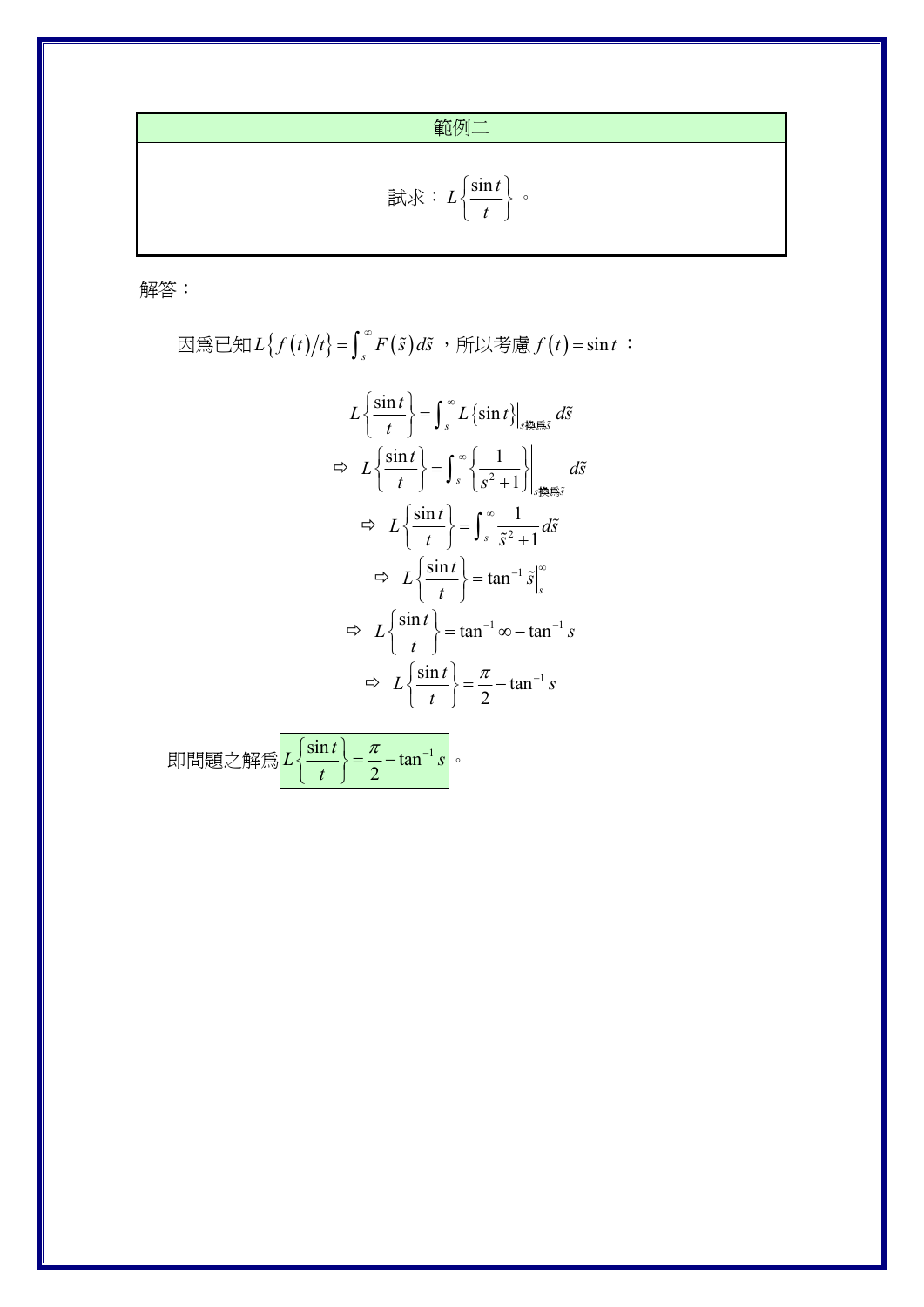範例三

$$
\exists \vec{x} \ddot{x} : L \left\{ \frac{\sin(2t)}{t} \right\} \, \cdot
$$

解答:

$$
L\left\{\frac{\sin(2t)}{t}\right\} = \int_{s}^{\infty} L\left\{\sin(2t)\right\}_{s\neq\in\mathbb{S}^{\tilde{s}}} d\tilde{s}
$$
  
\n
$$
\Rightarrow L\left\{\frac{\sin(2t)}{t}\right\} = \int_{s}^{\infty} \left\{\frac{2}{s^2 + 4}\right\}_{s\neq\in\mathbb{S}^{\tilde{s}}} d\tilde{s}
$$
  
\n
$$
\Rightarrow L\left\{\frac{\sin(2t)}{t}\right\} = \int_{s}^{\infty} \frac{2}{\tilde{s}^2 + 4} d\tilde{s}
$$

令  $\tilde{s} = 2u$ , 則:

$$
\Rightarrow L\left\{\frac{\sin(2t)}{t}\right\} = \int_{\frac{s}{2}}^{\infty} \frac{2}{4u^2 + 4} d(2u)
$$
  

$$
\Rightarrow L\left\{\frac{\sin(2t)}{t}\right\} = \int_{\frac{s}{2}}^{\infty} \frac{1}{u^2 + 1} du
$$
  

$$
\Rightarrow L\left\{\frac{\sin(2t)}{t}\right\} = \tan^{-1} u \Big|_{\frac{s}{2}}^{\infty}
$$
  

$$
\Rightarrow L\left\{\frac{\sin(2t)}{t}\right\} = \tan^{-1} \infty - \tan^{-1} \frac{s}{2}
$$
  

$$
\Rightarrow L\left\{\frac{\sin(2t)}{t}\right\} = \frac{\pi}{2} - \tan^{-1} \frac{s}{2}
$$

$$
\text{{}^{\mathbf{m}}\mathbf{H}\mathbf{H}\mathbf{H}\mathbf{L}\geq\mathbf{H}\mathbf{H}\mathbf{H}\geq\left(\frac{\sin(2t)}{t}\right)=\frac{\pi}{2}-\tan^{-1}\frac{s}{2}.
$$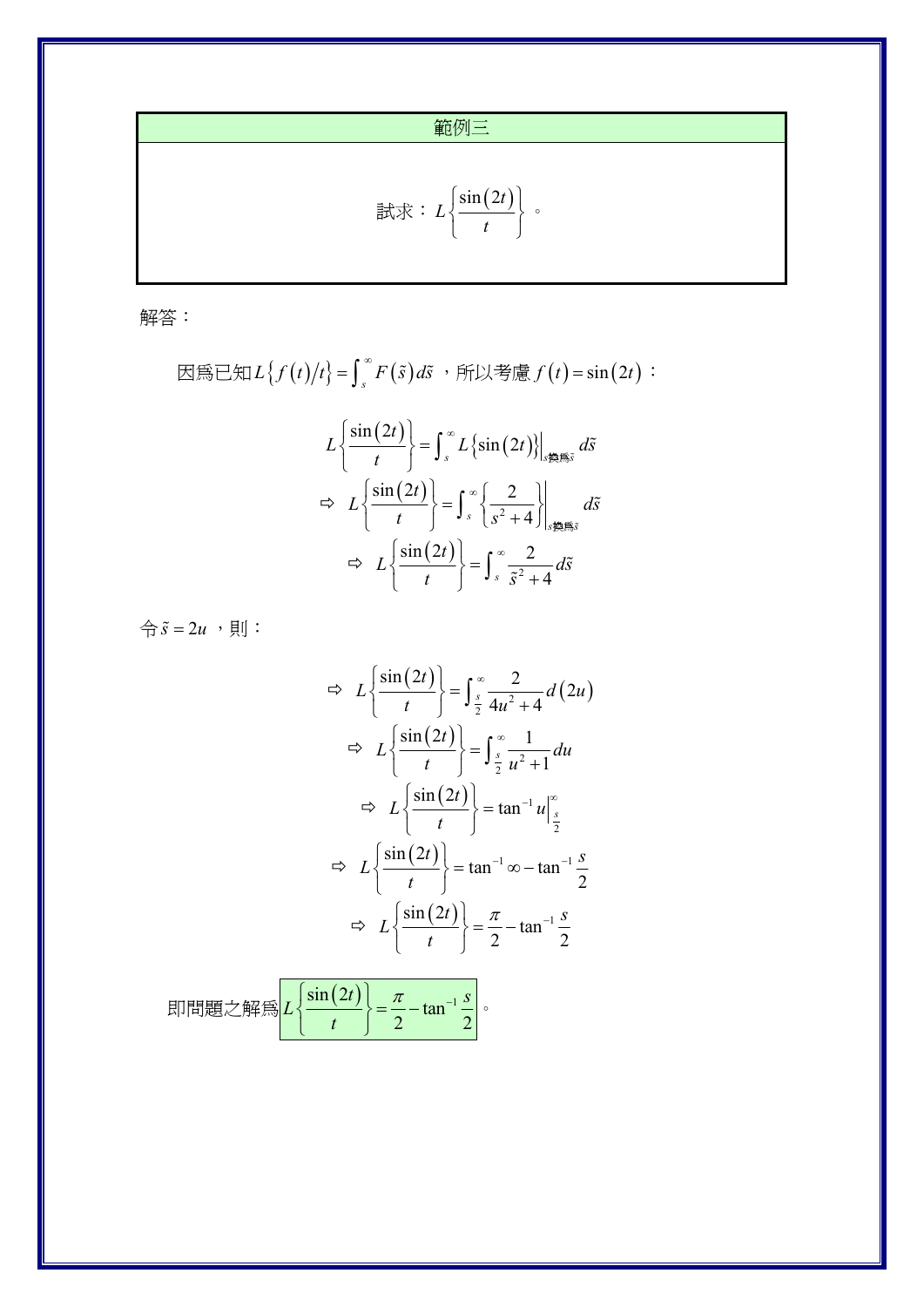| f(t)                             | F(s)                                                           |
|----------------------------------|----------------------------------------------------------------|
| $\mathbf{1}$                     | 1/s                                                            |
| $\boldsymbol{t}$                 | $1/s^2$                                                        |
| $t^2$                            | $2/s^3$                                                        |
| $t^n$                            | $n!/s^{n+1}$                                                   |
| $e^{at}$                         | $1/(s - a)$                                                    |
| cosh(at)                         | $s/(s^2 - a^2)$                                                |
| sinh(at)                         | $a/(s^2 - a^2)$                                                |
| cos(at)                          | $s/(s^2 + a^2)$                                                |
| sin(at)                          | $a/(s^2 + a^2)$                                                |
| f'(t)                            | $sL{f(t)}-f(0)$                                                |
| f''(t)                           | $s^2L{f(t)}-sf(0)-f'(0)$                                       |
| $f^{(n)}(t)$                     | $s^{n}L\{f(t)\}-s^{n-1}f(0)-\cdots-sf^{(n-2)}(0)-f^{(n-1)}(0)$ |
| $u(t-a)$                         | $e^{-as}/s$                                                    |
| $\delta(t-a)$                    | $e^{-as}$                                                      |
| $e^{at} f(t)$                    | $F(s-a)$                                                       |
| $f(t-a)u(t-a)$                   | $e^{-as}F(s)$                                                  |
| $\int_0^t f(\tau)g(t-\tau)d\tau$ | F(s)G(s)                                                       |

摘要(一):應背下來的17個 Laplace 轉換關係式